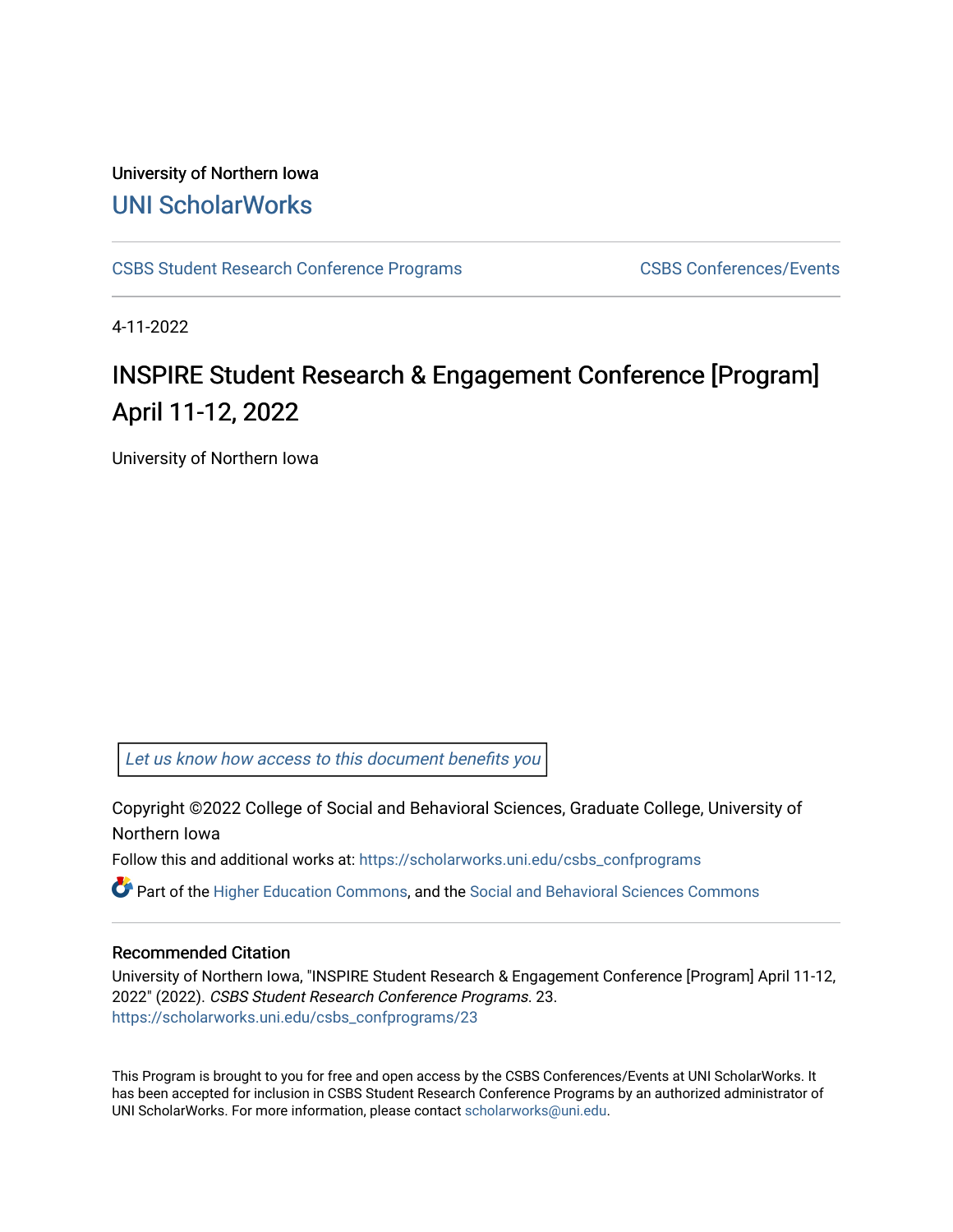



College of Social & Behavioral Sciences Graduate College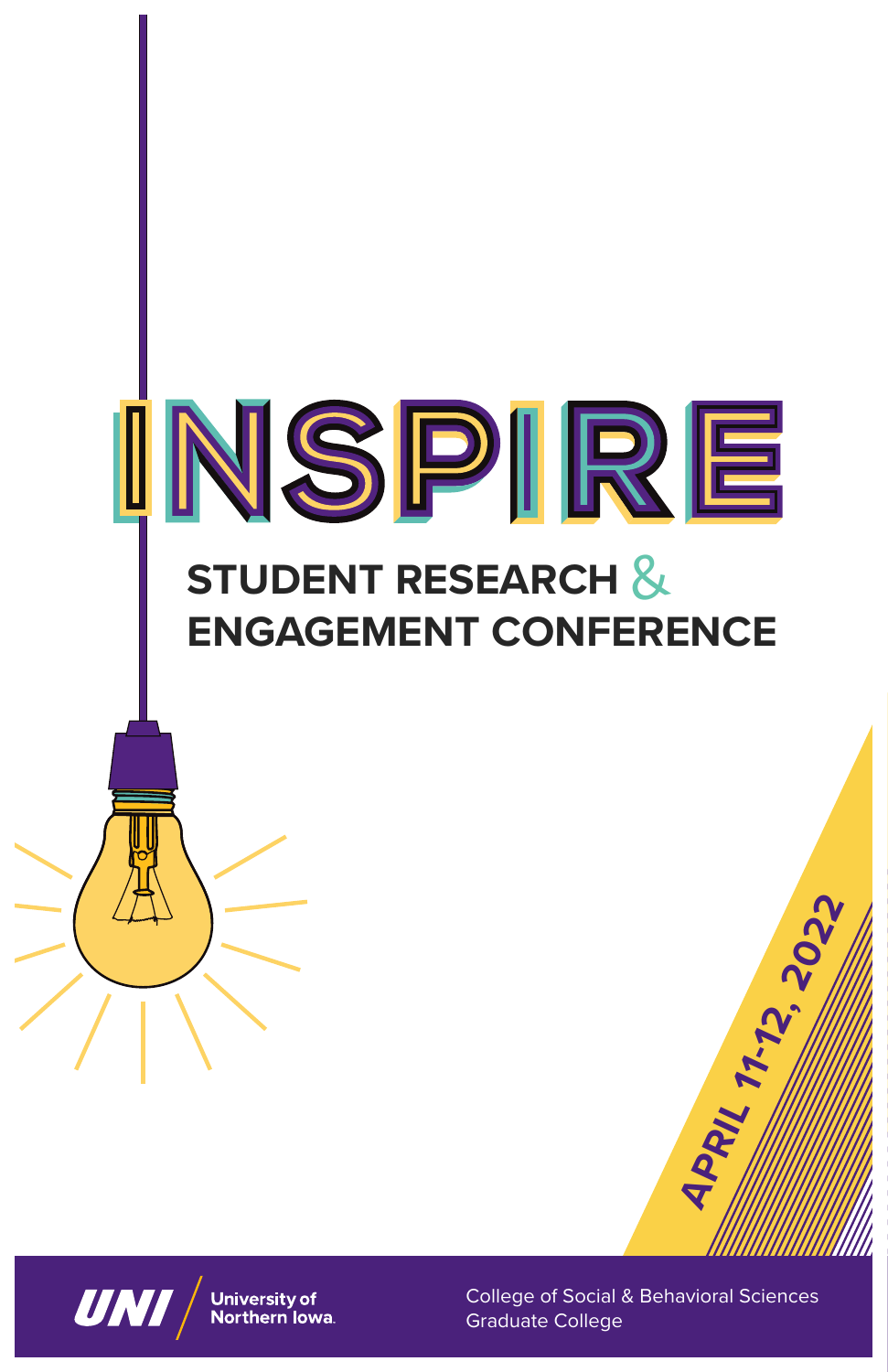# MONDAY, APRIL 11 // POSTER PRESENTATIONS

#### 10 - 10:50 a.m. // Moderator: Kim Baker // Learning Commons

THE GEOGRAPHICAL (AND ALMOST) NON-GEOGRAPHICAL ADVANTAGES ON ACCESS TO WATER RESOURCES Author: Clemir Abbeg Coproski // Graduate Program: Geography Faculty Advisor: Lisa Tabor

#### DO COUPLES WHO FLOW TOGETHER GROW TOGETHER?

Author: Lani Alber // Major: Psychology Faculty Advisor: Gary Gute

#### RATING TWEETS FROM NEWS SOURCES

Author: Ian Beatty // Graduate Program: Psychology, Social Psychology Award: Intercollegiate Academic Fund Co-Author: Taylor Simington Faculty Advisor: Helen C. Harton

#### THIRD PARTY PERSPECTIVE TAKING

Author: Ian Beatty // Graduate Program: Psychology, Social Psychology Faculty Advisor: Nicholas Schwab

#### VOLUNTEERING AT RIVERVIEW CENTER

Author: Kate Jensen // Major: Psychology Faculty Advisor: Carolyn Hildebrandt

#### RATINGS OF DIFFERENT GROUPS OF PEOPLE

Author: Rishika Sheetal Singh // Graduate Program: Psychology, Social Psychology Faculty Advisor: Helen C. Harton

#### 11 - 11:50 a.m. // Moderator: Eric Lee // Learning Commons

#### SOLUTION AVERSION AND CLIMATE CHANGE BELIEFS

Author: Ian Beatty // Graduate Program: Psychology, Social Psychology Faculty Advisor: Nicholas Schwab

#### LIBERALS & CONSERVATIVES: CAN FRAMING CHANGE THEIR PREJUDICES?

Author: Aubrey Paschal // Graduate Program: Psychology, Social Psychology Award: Intercollegiate Academic Fund Co-Author: Rishika Sheetal Singh Faculty Advisor: Helen C. Harton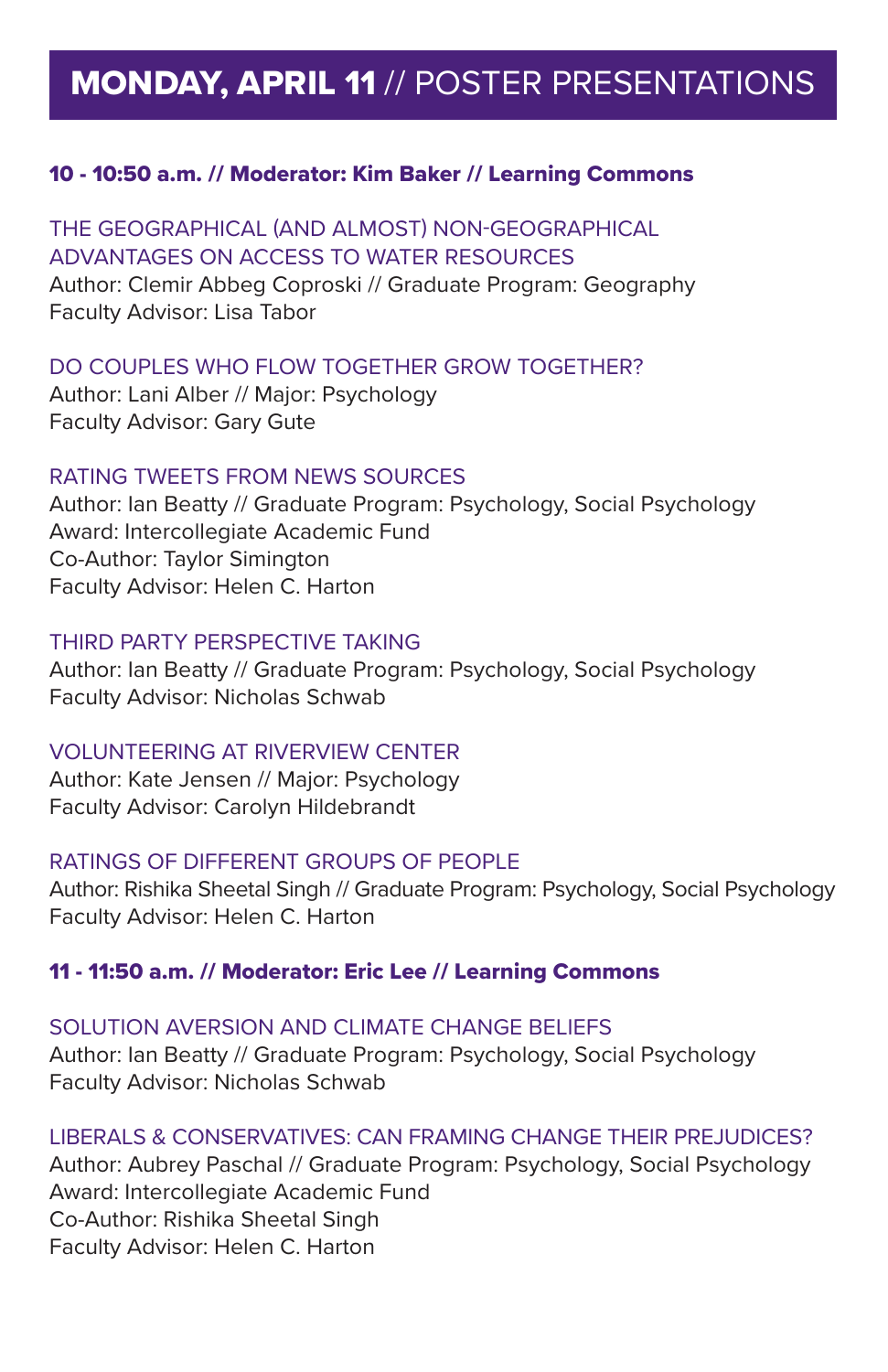## JUROR DECISION MAKING: THE INFLUENCE OF DEFENDANTS' MENTAL ILLNESS, AND SEVERITY OF CRIME

Author: Aubrey Paschal // Graduate Program: Psychology, Social Psychology Award: Intercollegiate Academic Fund Faculty Advisor: Jiuqing Cheng

THE INFLUENCE OF GENDER & CULTURE ON PAY EXPECTATION & NEGOTIATION Author: Thu Hoang // Graduate Program: Digital Marketing, Corporate Comm Faculty Advisor: Michael Gasser

#### ASSESSING AND MEETING THE MENTAL HEALTH NEEDS OF STUDENT ATHLETES - A CASE STUDY OF THE UNIVERSITY OF NORTHERN IOWA Author: Samantha Bennett // Major: Actuarial Science

Faculty Advisors: Jessica Moon, Jennifer Schneiderman

#### THE ROLE OF COVID-RELATED STRESSORS ON SLEEP & MENTAL HEALTH OUTCOMES

Author: Tyler Anderson // Majors: Biology, Psychology Faculty Advisor: Dilbur Arsiwalla

## HOW VIDEO GAMES TELL STORIES

Author: Jake Chaplin // Major: Interactive Digital Studies Faculty Advisor: Dana Potter

#### EMISSIONS OF NFTS Author: Jacob Nelson // Major: Interactive Digital Studies Faculty Advisor: Dana Potter

## 12 - 12:50 p.m. // Moderator: Christine Bennett // Learning Commons

## CHANGES IN BRAIN OXYGENATION OF RUGBY PLAYERS BEFORE AND AFTER HEAD TRAUMA: A PRELIMINARY STUDY

Author: Megan Benmore // Major: Movement & Exercise Science Co-Authors: Ben Boezinger, Kate Hermsen, Dietrich Wagner, Faith Oostra, JD Fielder, Andrew Davis, Mark Hecimovich Faculty Advisor: Terence Moriarty

AMERICAN AGRICULTURE AND HOW MEXICO PAYS FOR IT: HOW MIDWESTERN AGRICULTURAL RUNOFF HAS COST GULF ECONOMIES Author: Emma Durian // Major: Geography Co-Author: Monica Carroll Faculty Advisor: Lisa Tabor

## FLOW FROM TRAUMATIC BRAIN INJURY (TBI): EXPLORATORY CASE ANALYSES OF POST-TRAUMATIC GROWTH AFTER LIFE-ALTERING ATTENTION LOSS Author: Kaitlyn Grimes // Major: Biology Faculty Advisor: Gary Gute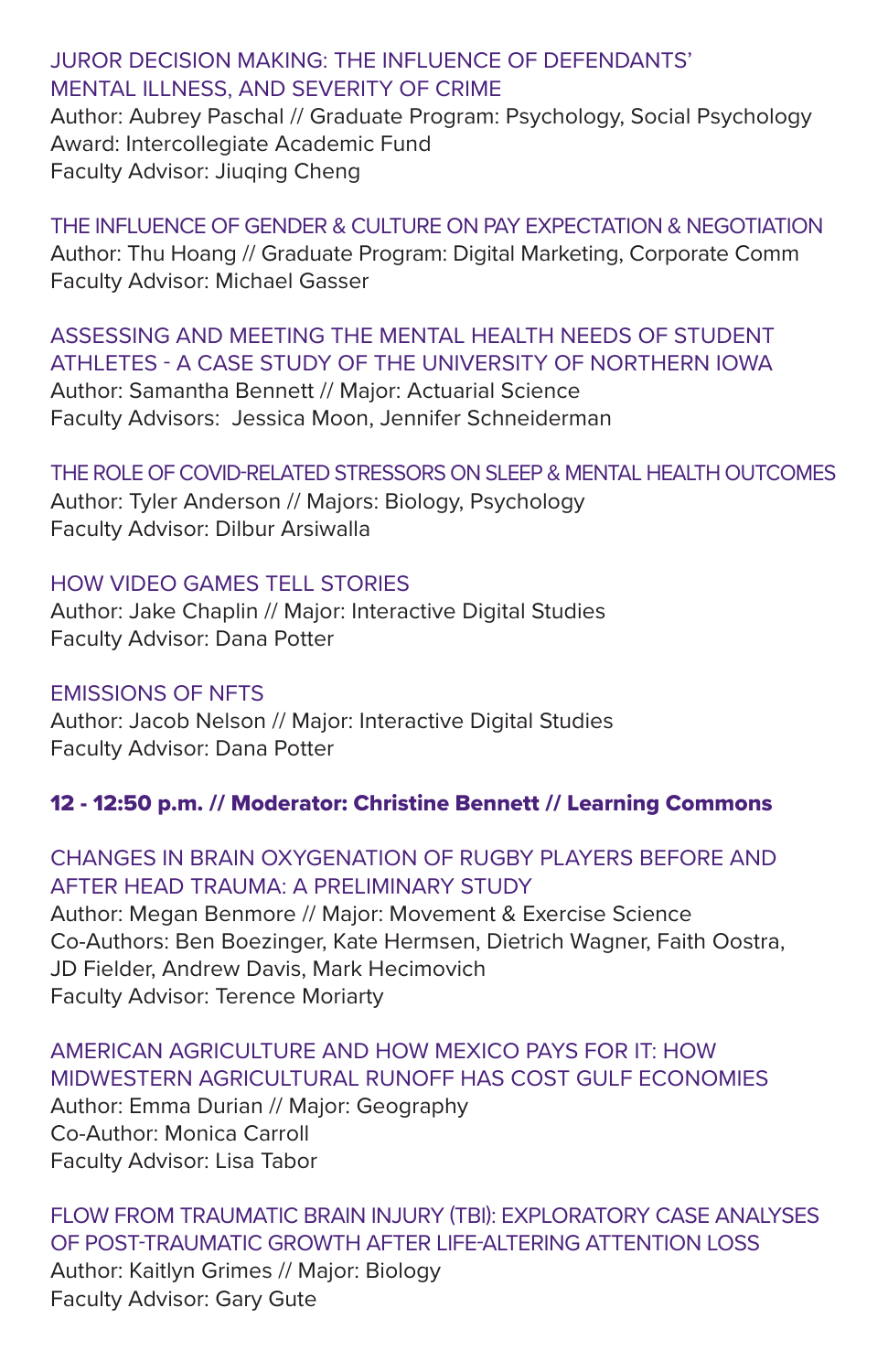MY JOURNEY TO WELLNESS: WORKING AT STUDENT WELLNESS SERVICES Author: Megan Keniston // Major: Psychology Faculty Advisor: Carolyn Hildebrandt

'LADY IN THE LAKE': AN UNSOLVED CRIME BY WATER JURISDICTION Author: Hayley Peterson // Graduate Program: Geography Faculty Advisor: Lisa Tabor

SCHOOL COUNSELING AT CEDAR FALLS HIGH SCHOOL Author: Chloe Thostenson // Major: Psychology Faculty Advisor: Carolyn Hildebrandt

## 1 - 1:50 p.m. // Moderator: Jenny Becker // Learning Commons

TEACHER'S ASSISTANT AT THE UNI CHILD DEVELOPMENT CENTER Author: Madelyn Hibbs // Major: Psychology Faculty Advisor: Carolyn Hildebrandt

#### PSYCHOLOGICAL INTERNSHIP: ART INSTRUCTION

Author: Jenna Jansen // Majors: Psychology, Fine Arts Faculty Advisor: Carolyn Hildebrandt

#### INTERNSHIP AT HOUSE OF HOPE

Author: Ana Marie Juarez-Morales // Major: Psychology Faculty Advisor: Carolyn Hildebrandt

## HAVE ATTITUDES TOWARD IMMIGRANTS CHANGED OVER THE LAST 20 YEARS?

Author: Yuan Ling Looi // Graduate Program: Psychology, Social Psychology Co-Authors: Tenzin Nyima and Matthew Gunderson Faculty Advisor: Helen C. Harton

## OBSERVING OCCUPATIONAL THERAPY IN PRACTICE

Author: Emily Miehe // Major: Psychology Faculty Advisor: Carolyn Hildebrandt

#### THAT DISTANT SOUND

Author: Kolten Webber // Major: Graphic Technology, Interactive Digital Studies Award: That Distant Sound Faculty Advisor: Dana Potter

## ENVIRONMENTAL IMPLICATIONS OF CRYPTOCURRENCY

Author: Trey Davis // Major: Graphic Technology, Interactive Digital Studies Faculty Advisor: Dana Potter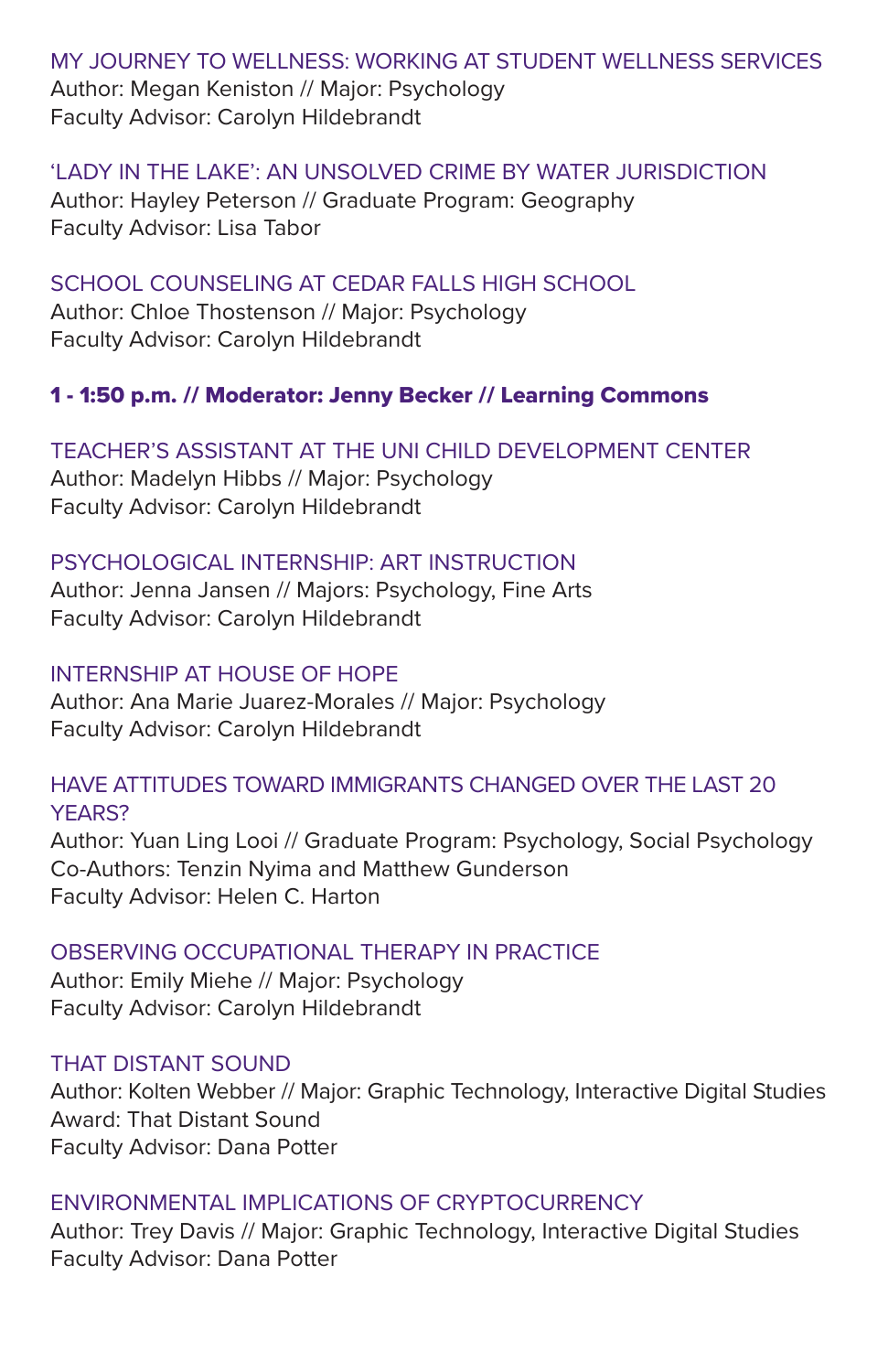# MONDAY, APRIL 11 // ORAL PRESENTATIONS

### 10 - 11:15 a.m. // Moderator: Emily White // Room 287

10:00 a.m. CHILDHOOD INEQUALITIES: ADVERSE CHILDHOOD EXPERIENCES & EMOTIONAL DEVELOPMENT OF CHILDREN WHO GROW UP RELIANT ON OLDER SIBLINGS Author: Jasmine Carbin // Major: Sociology, Political Science Award: Fruehling Undergraduate Research Faculty Advisor: Ashleigh Kysar-Moon

10:15 a.m. WHAT IS IT LIKE TO BE QUEER ON CAMPUS? Author: Archer Lozier // Major: Sociology Faculty Advisor: Marybeth Stalp

10:30 a.m. ARE THERE POSITIVE ASPECTS OF ADHD? CREATIVITY AND ENTREPRENEURSHIP

Author: J. Sebastian Montesinos Valdivia // Graduate Program: Psychology, Clinical Science Faculty Advisor: Elizabeth Lefler

11:00 a.m. VIRTUAL CONVERSATIONS WITH LA UNIVERSIDAD MARISTA Author: Sara Petersen // Major: Spanish, Communication Sciences & Disorders Co-Author: Kyle Spaete Faculty Advisor: Elise DuBord

#### 12:00 - 12:50 p.m. // Moderator: Scott Peters // Room 287

12 p.m. WAGE DISPARITIES AMONGST ARTISTS DUE TO DISCRIMINATION IN THE UNITED STATES Author: Raegan Christianson // Major: Sociology, Communication Award: Fruehling Undergraduate Research Faculty Advisor: Ashleigh Kysar-Moon

12:15 p.m. PRESIDENTIAL AGENDA RHETORIC IN THE STATE OF THE UNION ADDRESS FOR THE FIRST TERM OF FORMER PRESIDENT OBAMA & TRUMP Author: Dani Goedken // Major: Political Science

Faculty Advisor: Donna Hoffman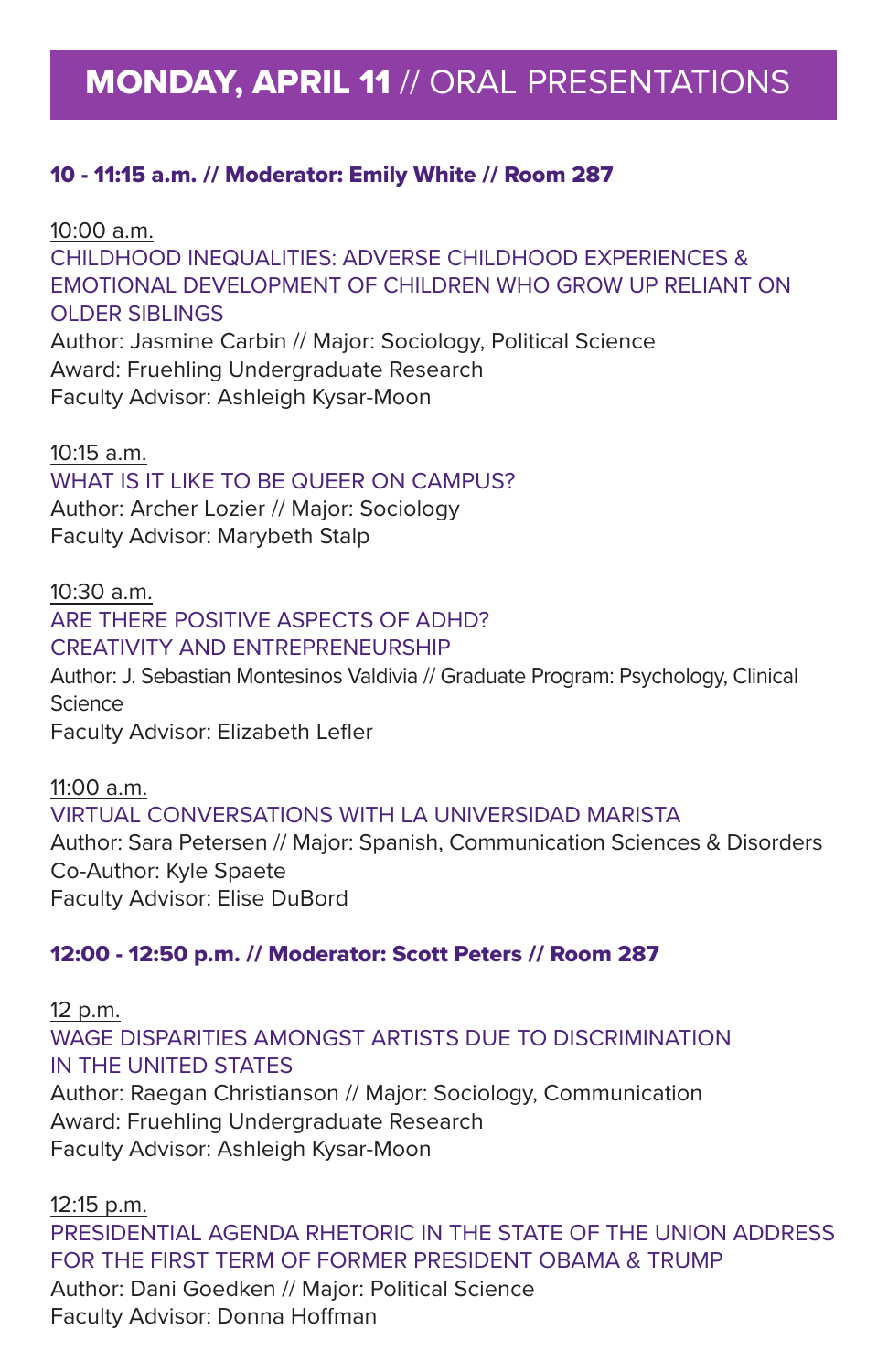# TUESDAY, APRIL 12 // POSTER PRESENTATIONS

## 10 - 10:50 a.m. // Moderator: HyeYoung Cho // Learning Commons

UNDERGRADUATE RESEARCH ASSISTANT AT UNIVERSITY OF NORTHERN IOWA CENTER FOR SOCIAL AND BEHAVIORAL RESEARCH Author: McKenzie Simon // Major: Psychology Faculty Advisor: Carolyn Hildebrandt

## VOLUNTEER EXPERIENCE WITH JUNIOR ACHIEVEMENT

Author: McKenzie Simon // Major: Psychology Faculty Advisor: Carolyn Hildebrandt

#### CONVERSACIONES SOBRE LOS LATINXS EN EE.UU.: A SPANISH-LANGUAGE PODCAST

Author: Emily Robinson // Majors: TESOL, Spanish Faculty Advisor: Elise DuBord

## ACUTE AEROBIC EXERCISE-INDUCED MOTOR PRIMING IMPROVES PIANO PERFORMANCE AND ALTERS MOTOR CORTEX ACTIVATION

Author: Katie Dorman // Major: Movement & Exercise Science Co-Authors: Maya Deuso, Andrea Johnson, Molly Thomas, Colin Evers, Abi Auten, Kristina Cavey, Kelsey Bourbeau Faculty Advisor: Terence Moriarty

## SHADOWING A SCHOOL COUNSELOR

Author: Jessika Allison // Major: Psychology Faculty Advisor: Carolyn Hildebrandt

## RESIDENT ASSISTANT IN RIDER HALL

Author: Natalie Bohnsack // Major: Psychology Faculty Advisor: Carolyn Hildebrandt

#### SPOTIFY GENERATION

Author: Kane Oleson // Major: Interactive Digital Studies Faculty Advisor: Dana Potter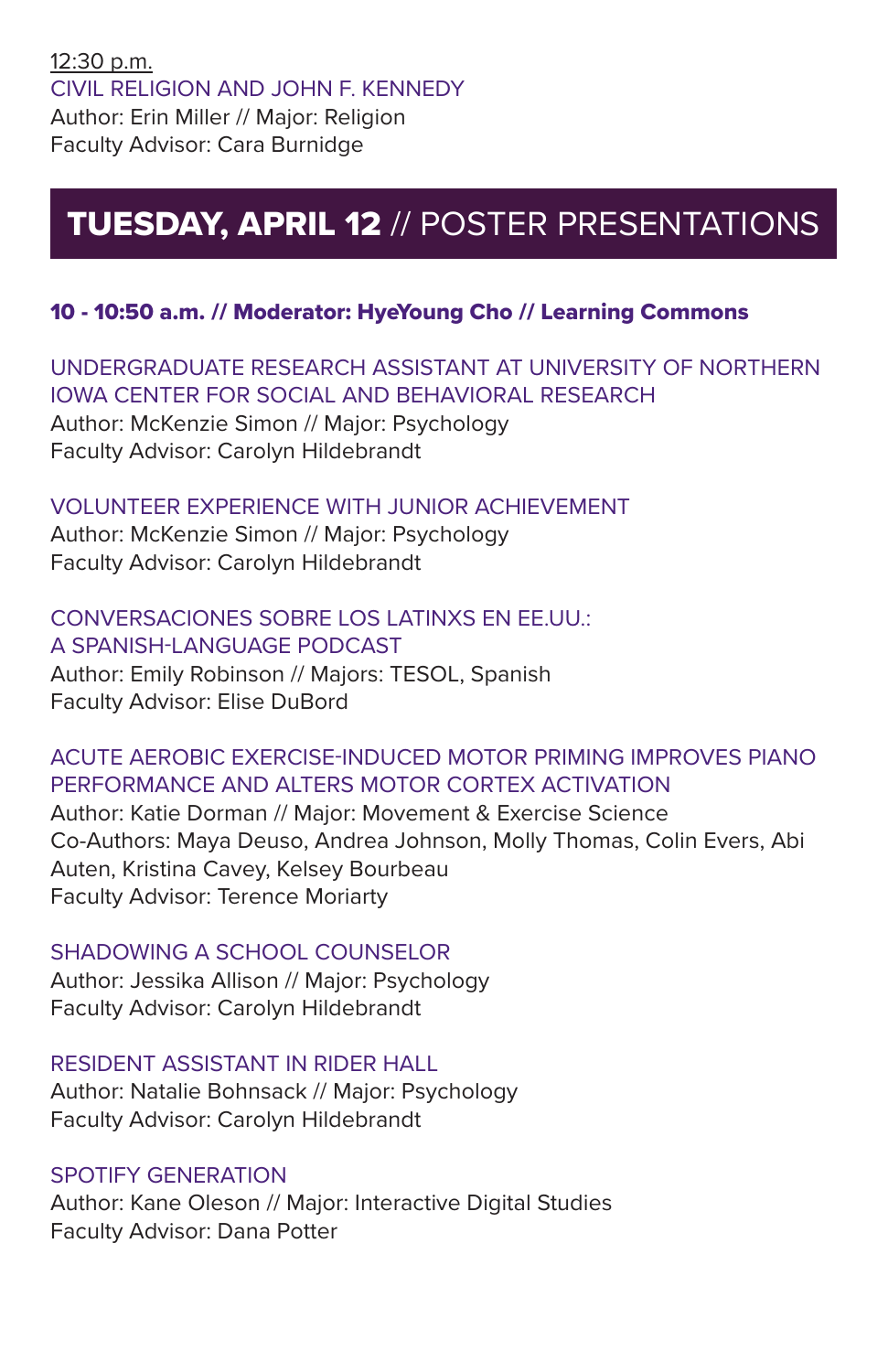## 11 - 11:50 a.m. // Moderator: Kelli Snyder // Learning Commons

#### SHINE YOUR LIGHT: SHADOWING AN ELEMENTARY SCHOOL COUNSELOR

Author: Emily Debord // Major: Psychology Faculty Advisor: Carolyn Hildebrandt

#### MENTAL ILLNESS STIGMA TOWARD BLACK & WHITE ELITE MALE ATHLETES Author: Nicholas Clark // Graduate Program: Psychology, Clinical Psychology Award: Intercollegiate Academic Fund Faculty Advisor: Elizabeth Lefler

### MORAL EXCLUSION, NEGATIVE WORDS AND SCHADENFREUDE SURROUNDING THE COVID-19 VACCINE

Author: Matthew Gunderson // Graduate Program: Psychology, Social Psychology Faculty Advisor: Helen C. Harton

## NATIONALISM AND COLLECTIVE GUILT PREDICT ATTITUDES TOWARDS AMERICAS' PAST INFRACTIONS

Author: Matthew Gunderson // Graduate Program: Psychology, Social Psychology Faculty Advisor: Nicholas Schwab

## WHAT'S THE DAM PROBLEM? GEOPOLITICS OF THE NILE

Author: Lucas Corbett // Major: Geographic Information Systems Faculty Advisor: Lisa Tabor

## EATING HABITS AND LIFE SATISFACTION AMONG ADULTS

Author: Yuan Ling Looi // Graduate Program: Psychology, Social Psychology Award: Intercollegiate Academic Fund Faculty Advisor: Jiuqing Cheng

## DING DONG IT'S DUO

Author: Kenzie Garman // Major: Interactive Digital Studies Faculty Advisor: Dana Potter

## UNEARTHING FAST FASHION

Author: Allyson Davis // Major: Interactive Digital Studies Faculty Advisor: Dana Potter

## 12 - 12:50 p.m. // Sheila Benson // Learning Commons

## INTEGRATION OF THE FLOW DIMENSIONS IN RECREATIONAL FITNESS TRAINING: AN EXPLORATORY INVESTIGATION Author: Carter Powell // Major: Psychology, Exercise Science Faculty Advisor: Gary Gute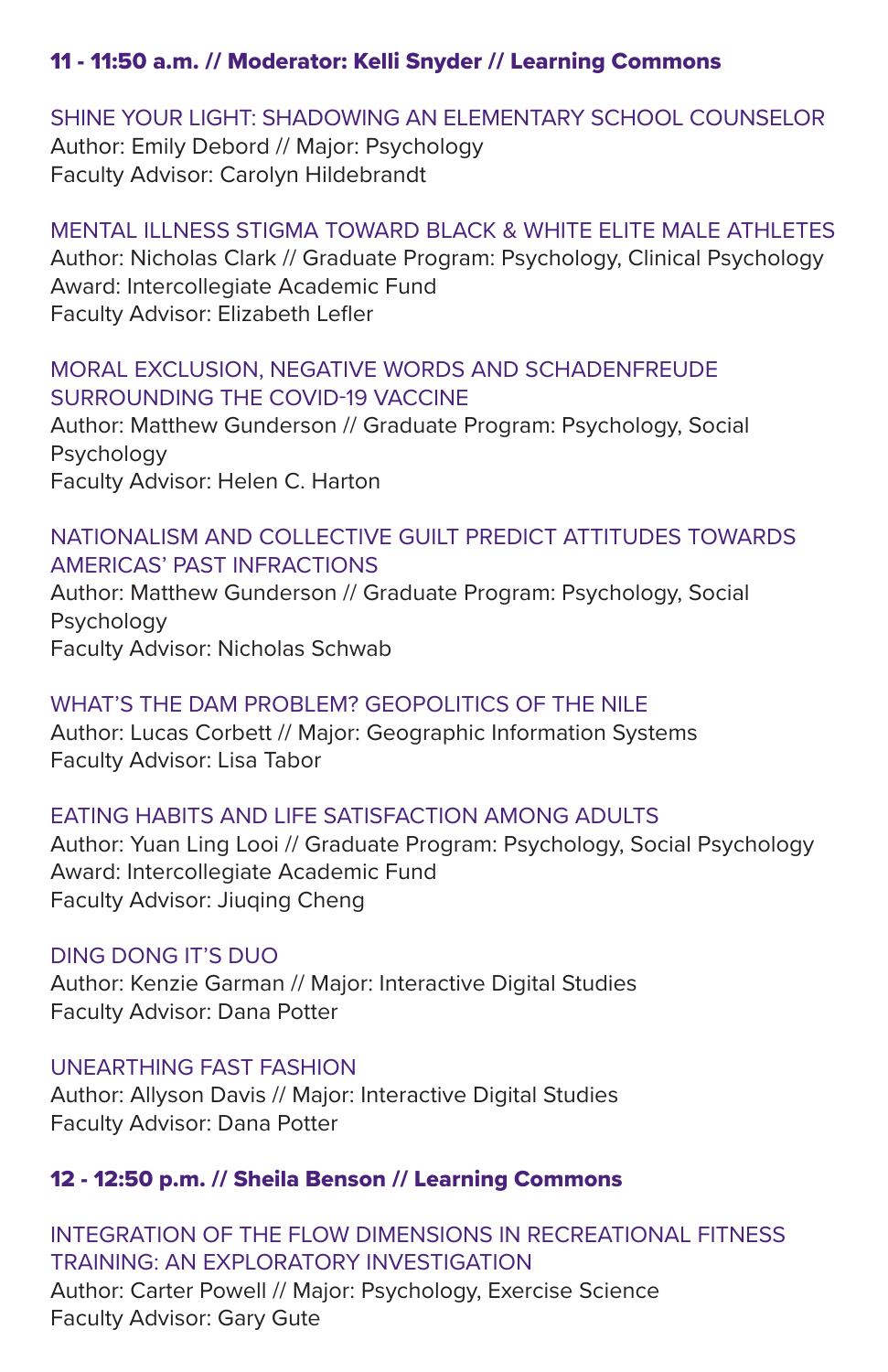#### STUDENT ATTITUDES TOWARDS THE MILITARY

Author: Alyssa Morgan // Major: Psychology Faculty Advisor: Michael Gasser

### …FOUR FEET HIGH & RISING

Author: Ross Keane // Major: Geography Faculty Advisor: Lisa Tabor

## PERFECTIONISM AS A MODERATOR OF DISORDERED EATING AND ANXIETY AMONG MALE AND FEMALE COLLEGE STUDENTS

Author: Karissa Jensen // Graduate Program: Psychology, Clinical Science Faculty Advisor: Elizabeth Lefler

## INFLUENCE OF TRIGGER WARNING USE ON STUDENT PERCEPTIONS

Author: Karissa Jensen // Graduate Program: Psychology, Clinical Science Award: Intercollegiate Academic Fund Co-Author: Megan Bunyer Faculty Advisor: Helen Harton

## BEHIND CLOSED DOORS: A LOOK INTO GENDER VIOLENCE IN THE MILITARY

Author: Holly Rigel // Major: Social Work Advisor: Jennifer Becker

## ZOOM CALL LOCKDOWN

Author: Victoria Moon // Majors: Interactive Digital Studies, Graphic Design Faculty Advisor: Dana Potter

THE TIGRESS OF FORLI: THE UNDISCUSSED HISTORY OF CATERINA SFORZA Author: Sydney Peterson // Majors: Interactive Digital Studies Faculty Advisor: Dana Potter

## 1 - 1:50 p.m. // Moderator: Katelyn Browne // Learning Commons

THE EFFECT OF DEPRESSION ON ADOLESCENTS' RESILIENCE AND WILLINGNESS TO SUPPORT A DEPRESSED FRIEND Author: Brendan Weed // Graduate Program: Psychology, Clinical Science Faculty Advisor: Elizabeth Lefler

## ROAD SALT AND ITS EFFECTS ON IOWAN WATERWAYS

Author: Casey Shanaberger // Major: Geography Faculty Advisor: Lisa Tabor

## EVALUATING FOOD INSECURITY ON CAMPUS THROUGH SERVICE-LEARNING PARTNERSHIP WITH PANTHER PANTRY

Author: Ashlyn Miller // Major: Family Services Co-Authors: Kaleah Davis, Anna Harwick and Laura Solis-Meza Faculty Advisor: Heather Kennedy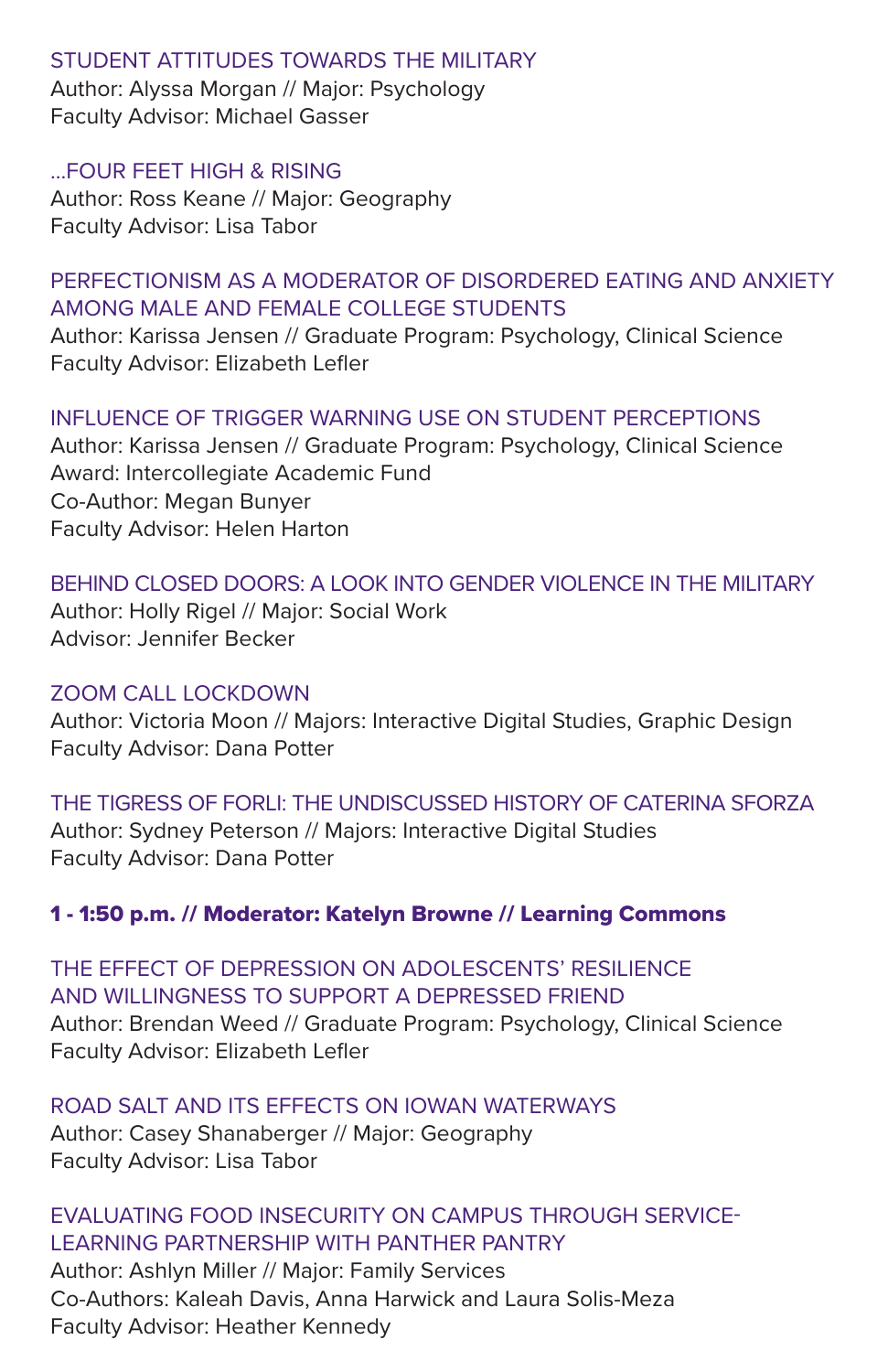## STUDENT EVALUATIONS OF TEACHING: PERCEPTIONS OF OPPORTUNITY TO OBSERVE AND EVALUATION QUALITY

Author: Carter Knapp // Major: Psychology Co-Authors: Alexander Lopez, Jessika Allison and Tyler Larson Faculty Advisor: Adam Butler

## STUDENT EVALUATIONS OF TEACHING: PERCEPTIONS OF UTILITY

Author: Tyler Larson // Major: Psychology Co-Authors: Jessika Allison, Alexander Lopez and Carter Knapp Faculty Advisor: Adam Butler

## THE ASSOCIATION BETWEEN PARENT & ADULT CHILD SEVERE MENTAL ILLNESS

Author: Taylor Courier // Graduate Program: Psychology, Clinical Science Award: Intercollegiate Academic Fund Faculty Advisor: Seth Brown

## THE HIGHS & LOWS

Author: Stephanie Alfaro // Major: IDS - Advertising & Visualization Faculty Advisor: Dana Potter

# TUESDAY, APRIL 12 // ORAL PRESENTATIONS

## 10 - 11 a.m. // Moderator: Emily Machen // Room 287

10:00 a.m. THE GENDER BIAS BURDEN ON BUSINESS: WOMEN'S ACCESS TO CREDIT IN BAHRAIN Author: Sandra Thiman // Major: Political Science Award: Fruehling Undergraduate Research Faculty Advisor: Brian Warby

10:15 a.m. MINDFULNESS, STRESS & WELL-BEING AMONG INDIAN NATIONALS DURING COVID Author: Tenzin Urgyen // Graduate Program: Psychology, Social Psychology Award: Intercollegiate Academic Fund

Faculty Advisor: Helen C. Harton

#### 10:30 a.m. A CITIZEN'S DUTY TOWARDS POLITICAL TOPICS AND ISSUES

Author: Adam Ramker Major: Physics and Philosophy Faculty Advisor: Yasemin Sari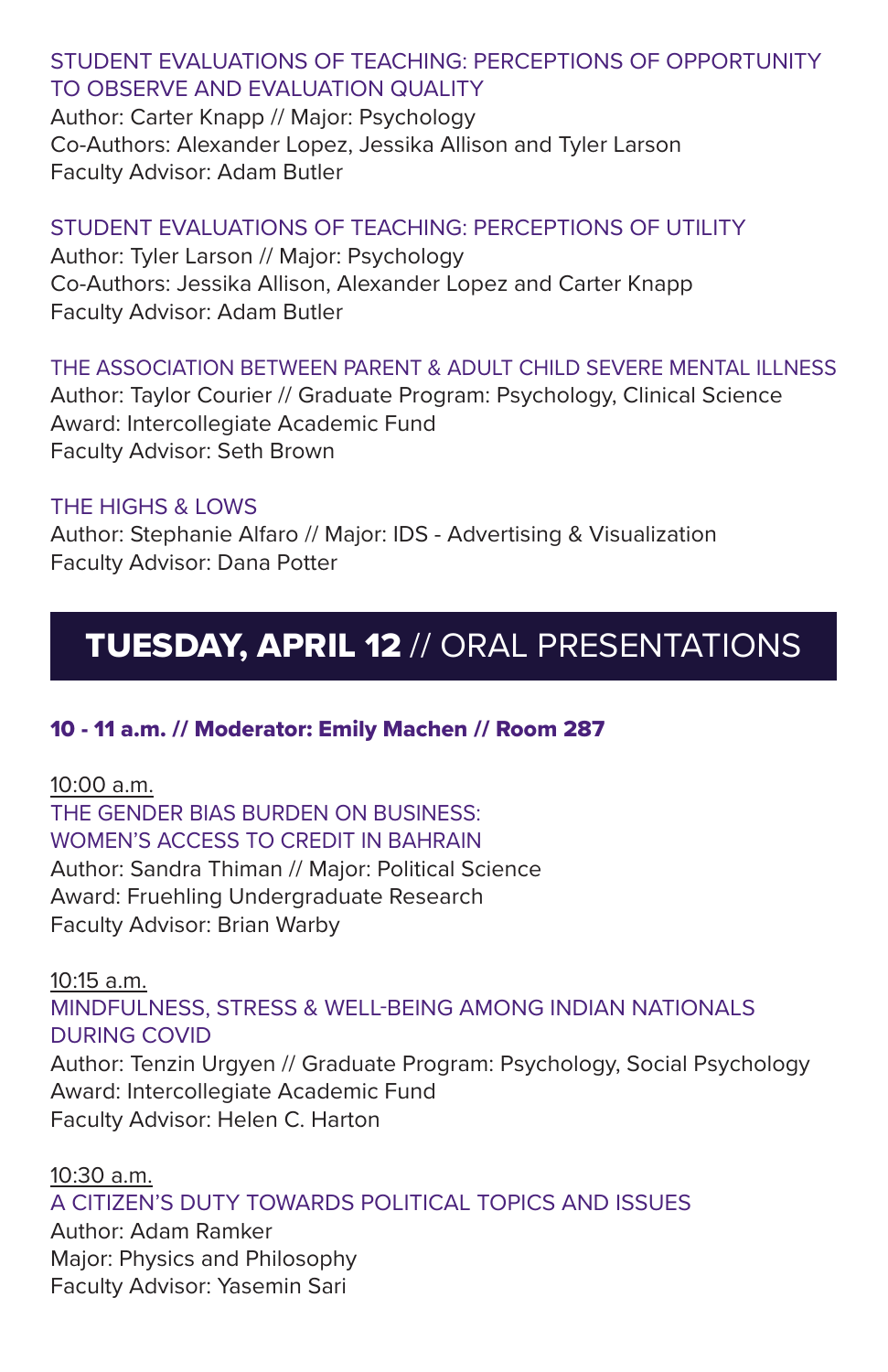10:45 a.m. MEDIA SUPPRESSION IN AFRICA & THE BALKANS: HOW ECONOMIC DISTRIBUTION IMPACTS FREEDOM OF THE PRESS ON AN INTERNATIONAL LEVEL Author: Lindsey Ingraham // Major: Political Science, Public Administration Award: Fruehling Undergraduate Research

Faculty Advisor: Evan Renfro

#### 11 a.m. - 12:30 p.m. // Marybeth Stalp // Room 287

11 a.m. - 12:15 p.m. RESEARCH FROM HONORS CAPSTONE COURSE **The Science & Practice of Well-Being: Exploring Mindfulness, Compassion & Joy** Faculty Advisor: Sarah Montgomery

RACIAL JUSTICE & MINDFULNESS Author: Serenity Kollasch // Major: Political Science, Theatre

## WELL-BEING & MONEY

Author: Spenser Larson // Major: Biology, Chemistry

JOY RELATED TO COLOR, PERCEPTION

Author: Lizzy Richardson // Major: Biology, Music

#### SECONDARY TRAUMA & MAINTAINING EMOTIONAL WELL-BEING

Author: Morgan Wickman // Major: Psychology, Family Studies, Mental Health

CHRONIC FATIGUE RELATED TO IRON DEFICIENCY & MENTAL HEALTH Author: Katelyn Moore // Major: Biology

IMPACT OF SONIC ENVIRONMENTS ON OUR MOOD Author: Emily Clouser // Major: Music Education: Choral, General

HOW NUTRITION/DIET AFFECTS MINDFULNESS Author: Sierra Kuhlers // Major: Athletic Training & Rehabilitation Studies

MINDFULNESS AND GARDENING Author: Carter Pennings // Major: Marketing: Advertising & Digital Media

MINDFULNESS IN INJURY RECOVERY

Author: Megan Benmore // Major: Movement and Exercise Science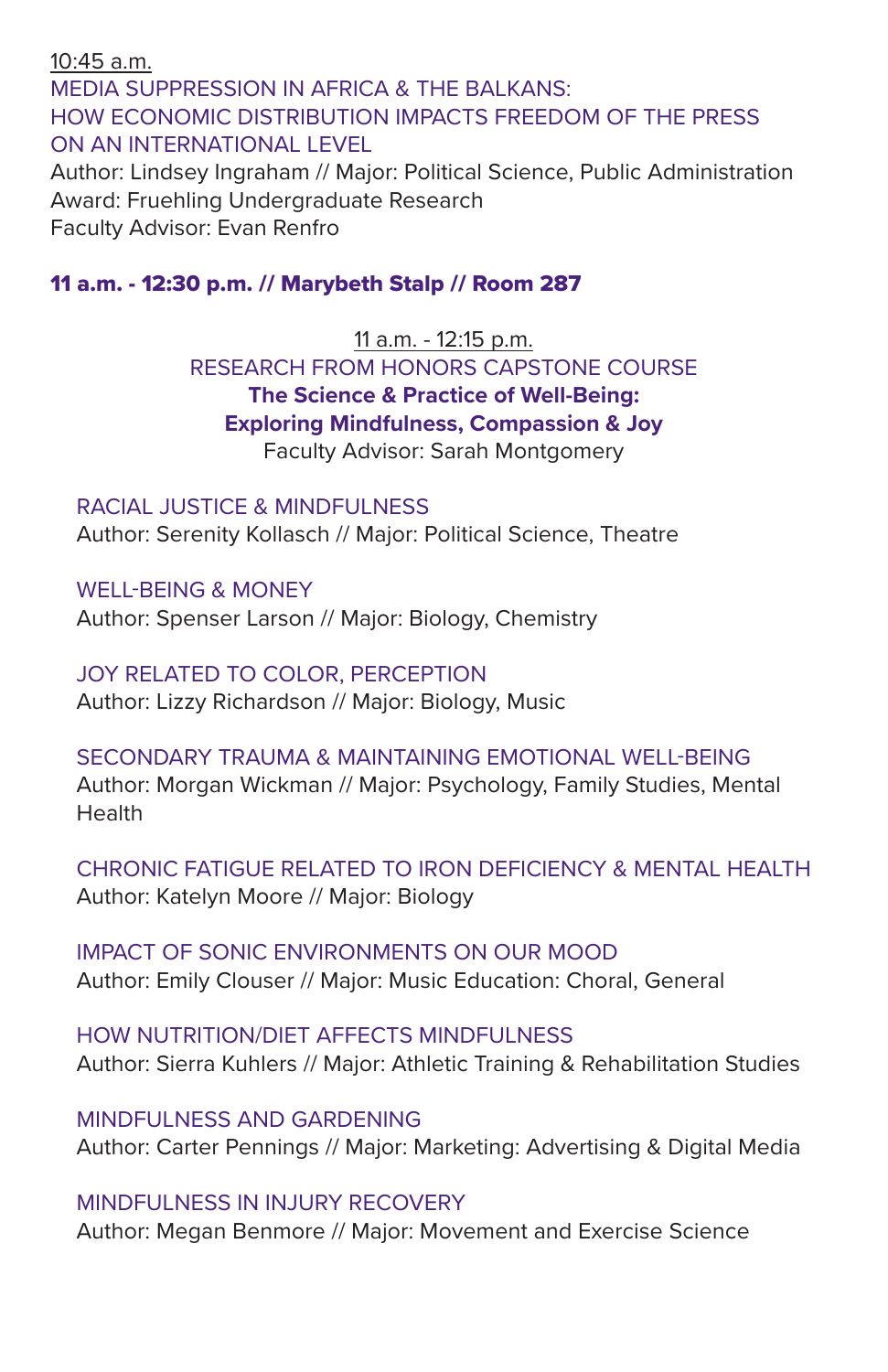## CONSUMERISM AND MENTAL HEALTH

Author: Esha Jayswal // Major: Accounting, Economics

RUNNING/EXERCISE AND WELL-BEING Author: Josh Pulse // Major: Computer Science, Data Science

PUBLIC SERVICE EMPLOYEE BURNOUT & HOW MINDFULNESS CAN HELP Author: Monica Lewandowski // Major: Public Health, Community Health

NATURE AND MINDFULNESS Author: Sara Bergin // Major: Biology

THE ALEXANDER TECHNIQUE Author: Trey Blaser // Major: Composition - Theory

PARENTING STYLES AND MENTAL HEALTH Author: Eva McCoy // Major: Psychology, Mental Health

BENEFITS OF MINIMALISM ON MENTAL HEALTH Author: Madison Tenhulzen // Major: Marketing: Advertising & Digital Media

MINDFULNESS IN EDUCATION Author: Max Tensen // Major: Mathematics Teaching

WEATHER FFFECTS ON MENTAL HEALTH Author: Brady Beyer // Major: Math: Statistics, Actuarial Science

HOW PETS SUPPORT/IMPACT MENTAL HEALTH? Author: Christian Jauron // Major: Political Science

MINDFULNESS AND SCHOOL COUNSELING, SCHOOL PSYCH Author: Tyler Larson // Major: Psychology, Educational Studies

BRAIN INJURY AND WELL-BEING

Author: Steele McKinnon // Major: Management Informations Systems, Political Science

12:15 p.m.

FACULTY BURNOUT DURING THE COVID-19 PANDEMIC Author: Taylor Sloan // Graduate Program: Psychology, Clinical Science Co-Author: Tenzin Urgyen Faculty Advisor: Helen Harton